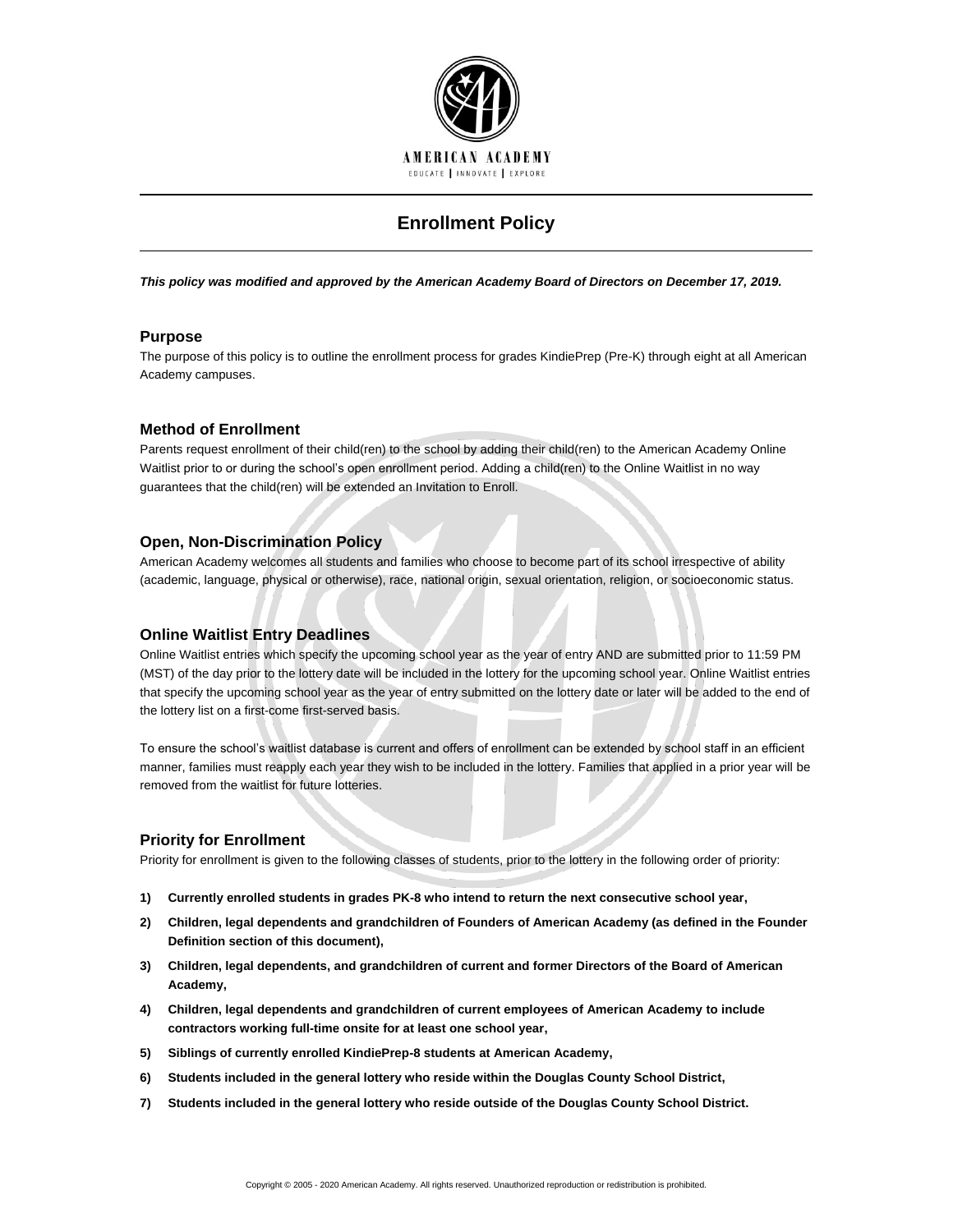Information for categories 1-5 above will be requested each year through a method of the administrations' choosing. Once qualification for the category is determined, students will be considered on a first-come, first-served basis, based on the order in which responses to the request for information are received.

#### **General Lottery**

All students not included in priority classes 1 through 6 above, and who have submitted an Online Waitlist entry before or during open enrollment will be selected by lottery.

#### **Lottery Process**

The lottery process for the upcoming school year shall commence on the first school day occurring on or after December 5<sup>th</sup>. All students for whom an Online Waitlist entry was submitted prior to the end of the open enrollment period and who are eligible for enrollment will be assigned a unique number and placed on a list (by number). The list is sorted using computer-generated, randomized numbers. Each entry is assigned a Lottery ID from 1 to n depending on where they landed in the sort. Out of district students will have 10,000 added to their lottery number to ensure that in-district students have higher priority. The Lottery ID will be utilized for the upcoming academic year only. Enrollment invitations will be extended to students in order of their assigned Lottery ID (lowest to highest) in each grade that has openings. To ensure authenticity and integrity of the lottery process, the randomization of computer-generated Lottery ID assignments will be overseen by no less than three Directors of the Board. The final sort will be printed and signed by all witnesses.

#### **KindiePrep Enrollment**

Openings in KindiePrep will be included in the School's lottery and will be filled in accordance with this Enrollment Policy.

#### **Kindergarten Enrollment**

Kindergarten openings will be filled in accordance with the "Priority of Enrollment" section of this policy. After siblings of currently enrolled students have been placed in Kindergarten, Kindergarten openings will be offered to current KindiePrep students according to their campus preference. The rules and deadlines for acceptance outlined in the Enrollment Acceptance section of this policy apply in order to secure enrollment. If a KindiePrep student does not complete the school year, their spot in AA's Kindergarten Program is forfeited. Remaining Kindergarten openings will be offered to the general lottery applicants, in lottery order.

#### **Enrollment Acceptance**

Upon receiving an Invitation to Enroll via telephone and/or email, the parent(s) or legal guardian(s) of the child(ren) shall provide written or verbal acceptance to the appropriate school contact no later than twenty-four hours after the enrollment invitation was communicated. Parent(s) or legal guardian(s) must also provide, via telephone or email, an indication of which campus location they prefer to enroll their child(ren). Once location preferences have been stated, there is no guarantee that American Academy will be able to honor requests to switch children to a different campus. Therefore, a child's enrollment may be forfeited should the parent(s) or legal guardian(s) of the child(ren) decline enrollment at the campus to which they have been invited to enroll. Registration forms shall be completed in their entirety and submitted, along with all required supporting documentation (for example, birth certificates, proof of residency, etc), to the school within seven calendar days of providing verbal or written acceptance. If no verbal or written Enrollment Acceptance is received by the school within twenty-four hours from the time any child was extended an invitation to enroll, or registration forms and documentation are not submitted to the school within the time allowed, the school will assume the parent(s) or legal guardian(s) of the child(ren) have declined to enroll the child(ren) in the school, and the school may then extend an invitation to enroll to another child . A student who accepts enrollment will be deemed a currently enrolled student, and that student's enrollment will continue beyond the current academic year, in accordance with the school's policies and procedures.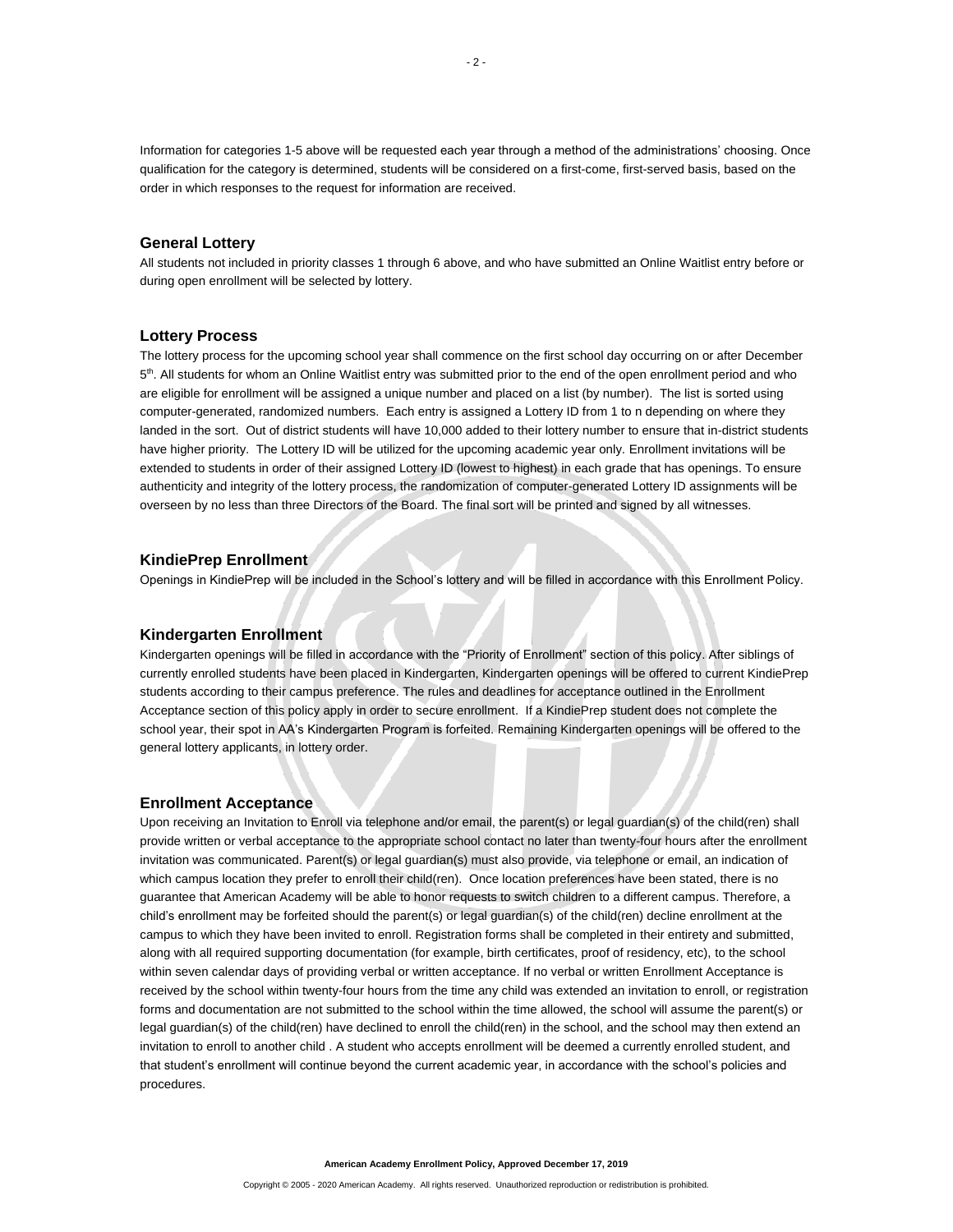### **Campus Transfers**

Campus transfer requests will be considered on a case-by-case basis, subject to available space and approval of a principal at both campuses. As space is available, approved transfers will be executed in the order the requests were received.

Students who complete the KindiePrep program at any campus and who are to be enrolled in Kindergarten at the school the following year, in accordance with this policy, will be able to indicate their campus preference for Kindergarten in the annual Intent to Return survey.

#### **Vacancies**

When a vacancy is created prior to, during, or after the school year, the vacancy may or may not be filled, at the discretion of the school's Executive Director of Schools. If the school chooses to fill the vacancy, priority will be given as specified in the Priority for Enrollment section of this document. An invitation to enroll will be extended to a child in the manner described in the Invitation to Enroll section of this document. A student who fills a vacancy shall be deemed a currently enrolled student, and that student's enrollment shall continue beyond the current academic year, in accordance with the school's policies and procedures.

# **DCSD Open Enrollment Policy**

By providing written Enrollment Acceptance to the school, the child(ren) will forfeit enrollment in their neighborhood school, as defined by DCSD open enrollment policies. Please see the DCSD website for details regarding their open enrollment policies.

## **Founder Definition**

A "Founder" of American Academy is defined as either:

1) A Founding Board member. The Founding Board members are identified to be (listed in alphabetical order of last name):

Denese Gardner Erin Kane Adil Khan Jackie Santos

OR,

2) The families (listed in alphabetical order of last name) who made substantial contributions to the successful establishment of American Academy, "substantial contributions" being defined as the completion of 60 Boardapproved individual or family volunteer hours contributed to the school between June 1, 2004, and February 1, 2005:

Antonsen, Don & Sue Barbetti, David & Renee Benko, Pat & Lisa Criley, Scott & Stacy Cummings, Tom & Trish Dillon, Brant & Heather Johnson, Chris & Melany Johnson, Ed & Mary King, Chad & Melissa

**American Academy Enrollment Policy, Approved December 17, 2019**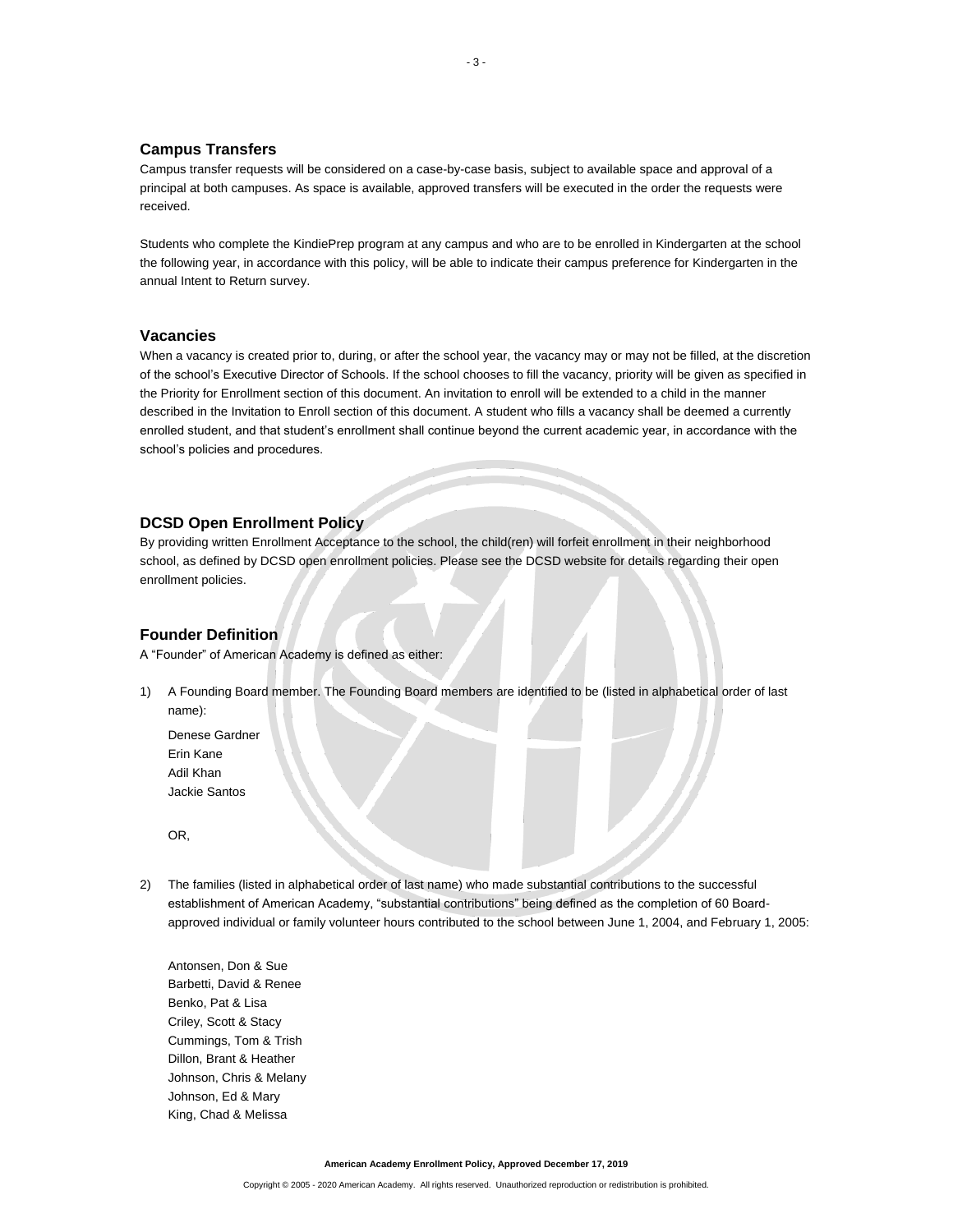Kittle, David & Malinda Kullick, Tom & Kelly New, Justin & Andrea Romero, Dave & Karen Rubino, Phil & Selina Titensor, Brent & Dennia Wunderlich, Jim & Libby

#### **POLICY HISTORY**

Original: approved by the BOD on XX, 2005 *Revision 1: approved by the BOD on XX, 2005 Revision 2: approved by the BOD on September 19, 2005 Revision 3: approved by the BOD on September 24, 2008 Revision 4: approved by the BOD on November 19, 2008 Revision 5: approved by the BOD on November 19, 2009 Revision 6: approved by the BOD on December 14, 2010 Revision 7: approved by the BOD on June 13, 2012 Revision 8: approved by the BOD on July 12, 2012 Revision 9: approved by the BOD on November 1, 2012 Revision 10: approved by the BOD on December 9, 2014 Revision 11: approved by the BOD on July 2, 2015 Revision 12: approved by the BOD on November 10, 2015 Revision 13: approved by the BOD on October 25, 2016 Revision 14: approved by the BOD on November 6, 2017 Revision 15: approved by the BOD on October 16, 2018 Revision 16: approved by the BOD on December 17, 2019*

#### **SUMMARY OF REVISION 1**

Addition of names of founding families

#### **SUMMARY OF REVISION 2**

Removed priority of staff children to avoid disqualification for federal funding

#### **SUMMARY OF REVISION 3**

Returned priority of staff children; added a weighted lottery per the charter renewal contract; and clarified the lottery process

# **SUMMARY OF REVISION 4**

Clarification of feeder area

#### **SUMMARY OF REVISION 5**

Changed lottery date to January 15 Changed open enrollment deadline to the evening prior to the lottery date

# **SUMMARY OF REVISION 6**

Changed lottery date to December 5

# **SUMMARY OF REVISION 7**

Adjusted the policy to accommodate both AA campus locations

**American Academy Enrollment Policy, Approved December 17, 2019**